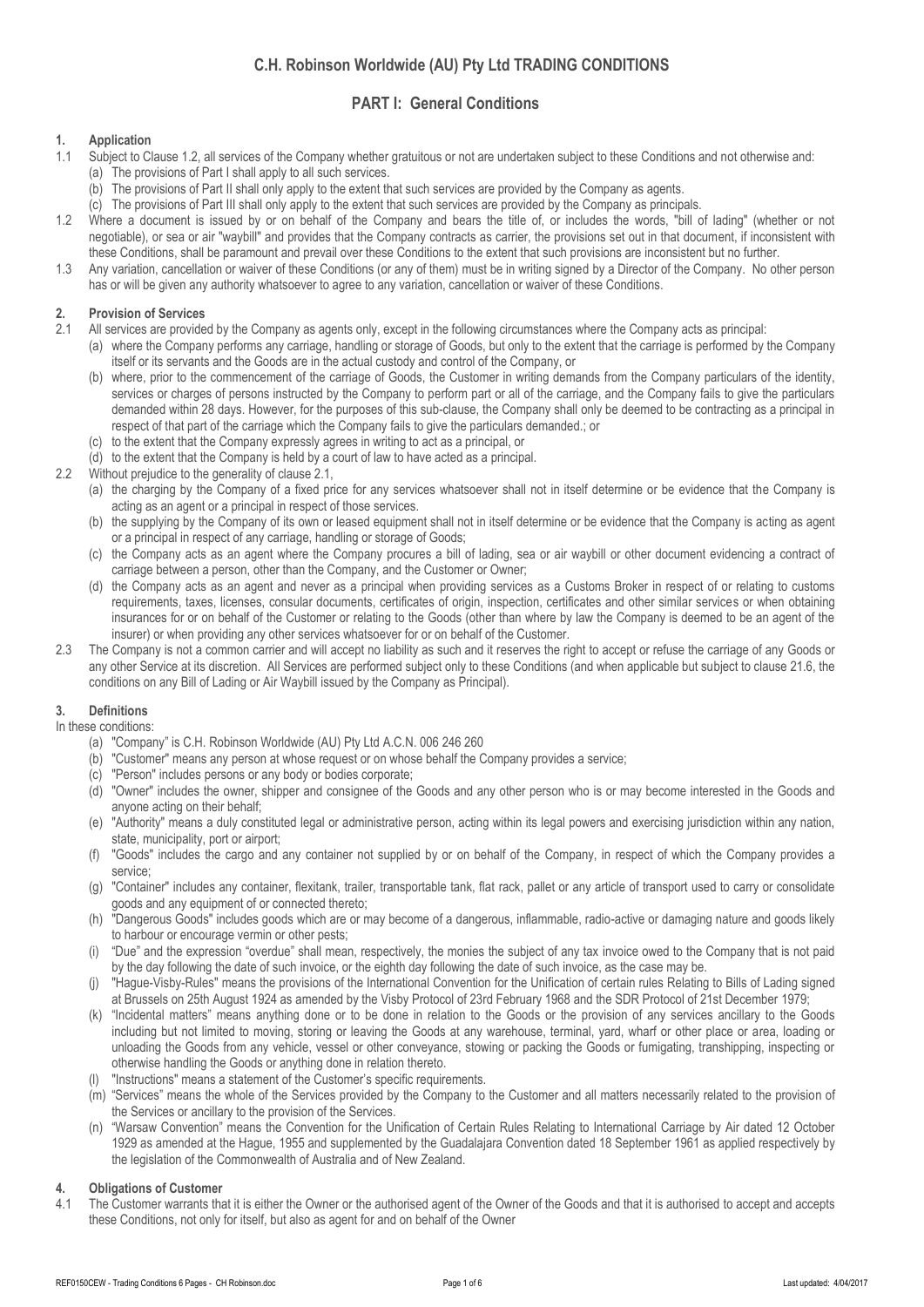- 4.2 The Customer warrants that it has reasonable knowledge of matters affecting the conduct of its business, including, but not limited to, the terms of sale and purchase of the Goods and all other matters relating thereto.
- 4.3 The Customer shall give sufficient and executable instructions.
- 4.4 The Customer warrants that the description and particulars of the Goods are complete and correct.<br>4.5 The Customer warrants that the Goods are properly packed and labelled except where the Co
- The Customer warrants that the Goods are properly packed and labelled, except where the Company has accepted instructions in respect of packaging and/or labelling.

## **5. Special Instructions, Goods and Services**

- 5.1 Unless agreed in writing, the Customer shall not deliver to the Company, or cause the Company to deal with or handle, Dangerous Goods.
- 5.2 If the Customer is in breach of Clause 5.1:
	- (a) the Customer shall be liable for all loss or damage whatsoever caused by or to or in connection with the Goods howsoever arising;
		- (b) the Customer shall defend, indemnify and hold harmless the Company against all penalties, claims, damages, costs and expenses whatsoever arising in connection therewith; and
		- (c) the Company (or any other person in whose custody the Goods may be in at the relevant time) may, at the Company's sole discretion, have the Goods destroyed or otherwise dealt with. For the purposes of this sub-clause, notice is not required to be given to any person of the intention to destroy or otherwise deal with the Goods. .
- 5.3 If the Company agrees to accept Dangerous Goods and then if subsequently it (or any other person) reasonably forms the view that those Goods constitute a risk to other goods, property, life or health, it may (without notice and without liability) have the Goods destroyed or otherwise dealt with at the expense of the Customer or Owner.
- 5.4 The Customer undertakes not to tender for transportation any Goods which require temperature control without previously giving written notice of their nature and the particular temperature range to be maintained and, in the case of a temperature controlled Container stuffed by or on behalf of the Customer, the Customer further undertakes that:-
	- (a) the Container has been properly pre-cooled or pre-heated as appropriate;
	- (b) the Goods have been properly stuffed in the Container; and
	- (c) the Container's thermostatic controls have been properly set by the Customer.
- 5.5 If the requirements of Clause 5.4 are not complied with the Company shall not be liable for any loss of or damage to the Goods caused by such non-compliance.
- 5.6 Unless agreed in writing, the Company shall not be obliged to make any declaration for the purposes of any statute, convention or contract as to the nature or value of any Goods or as to any special interest in delivery or to make any declaration as to specific stowage requirements of any Goods.
- 5.7 Unless agreed in writing or otherwise provided for under the provisions of a document signed by the Company, instructions relating to the delivery or release of Goods against payment or against surrender of a particular document shall be in writing and the Company's liability shall not exceed that provided for in respect of misdelivery of Goods.
- 5.8 Unless agreed in writing that the Goods shall depart by or arrive by a particular date, the Company accepts no responsibility for departure or arrival dates of Goods.

## **6. Insurance**

- 6.1 No insurance shall be effected except upon express instructions given in writing by the Customer and in effecting any such insurances, the Company shall be deemed to be an agent only of the Customer (other than where by law the Company is deemed to be an agent of the insurer) and not as an insurer, insurance broker or other form of intermediary.
- 6.2 All insurances effected by the Company are effect as agent only for the Customer (other than where by law the Company is deemed to be an agent of the insurer) and all such insurances are subject to the usual exceptions and conditions of the policies of the insurance company or underwriters taking the risk.
- 6.3 Unless agreed in writing, the Company shall not be under any obligation to effect a separate insurance on each consignment but may declare it on any open or general policy.
- 6.4 The Company is an agent only of the Customer in respect of the effecting of insurance (other than where by law the Company is deemed to be an agent of the insurer) and in any event should the insurers dispute their liability for any reason the insured shall have recourse against the insurers only and the Company shall not be under any responsibility or liability whatsoever in relation thereto, notwithstanding that the premium upon the policy may not be at the same rate as that charged by the Company or paid to the Company by the customer.

### **7. General Indemnities and Liabilities of the Customer and Owner**

- 7.1 The Customer and Owner shall defend, indemnify and hold harmless the Company against all liability, loss, damage, costs and expenses howsoever arising:
	- (a) from the nature of the Goods, other than to the extent caused by the Company's negligence,
	- (b) out of the Company acting in accordance with the Customer's or Owner's instructions, or
	- (c) from a breach of warranty or obligation by the Customer or arising from the negligence of the Customer or Owner.
- 7.2 Except to the extent caused by the Company's negligence, the Customer and Owner shall be liable for and shall defend, indemnify and hold harmless the Company in respect of all duties, taxes, imposts, levies, deposits and outlays whatsoever levied by any Authority and for all payments, fines, costs, expenses, loss and damage whatsoever incurred or sustained by the Company in connection therewith.
- 7.3 Advice and information, in whatever form it may be given, is provided by the Company for the Customer only and the Customer shall defend, indemnify and hold harmless the Company for all liability, loss, damage, costs and expenses arising out of any other person relying on such advice or information.
- 7.4 The Customer shall be liable for the loss, damage, contamination, soiling, detention or demurrage before, during and after the Carriage of property of:
	- (a) the Company (including, but not limited to, Containers);
	- (b) the Company's servants, sub-contractors or agents;
	- (c) independent contractors engaged by the Company for performance of part or all of the Services;
	- (d) any person; or
	- (e) any vessel

caused by the Customer or Owner or any person acting on behalf of either of them or for which the Customer is otherwise responsible.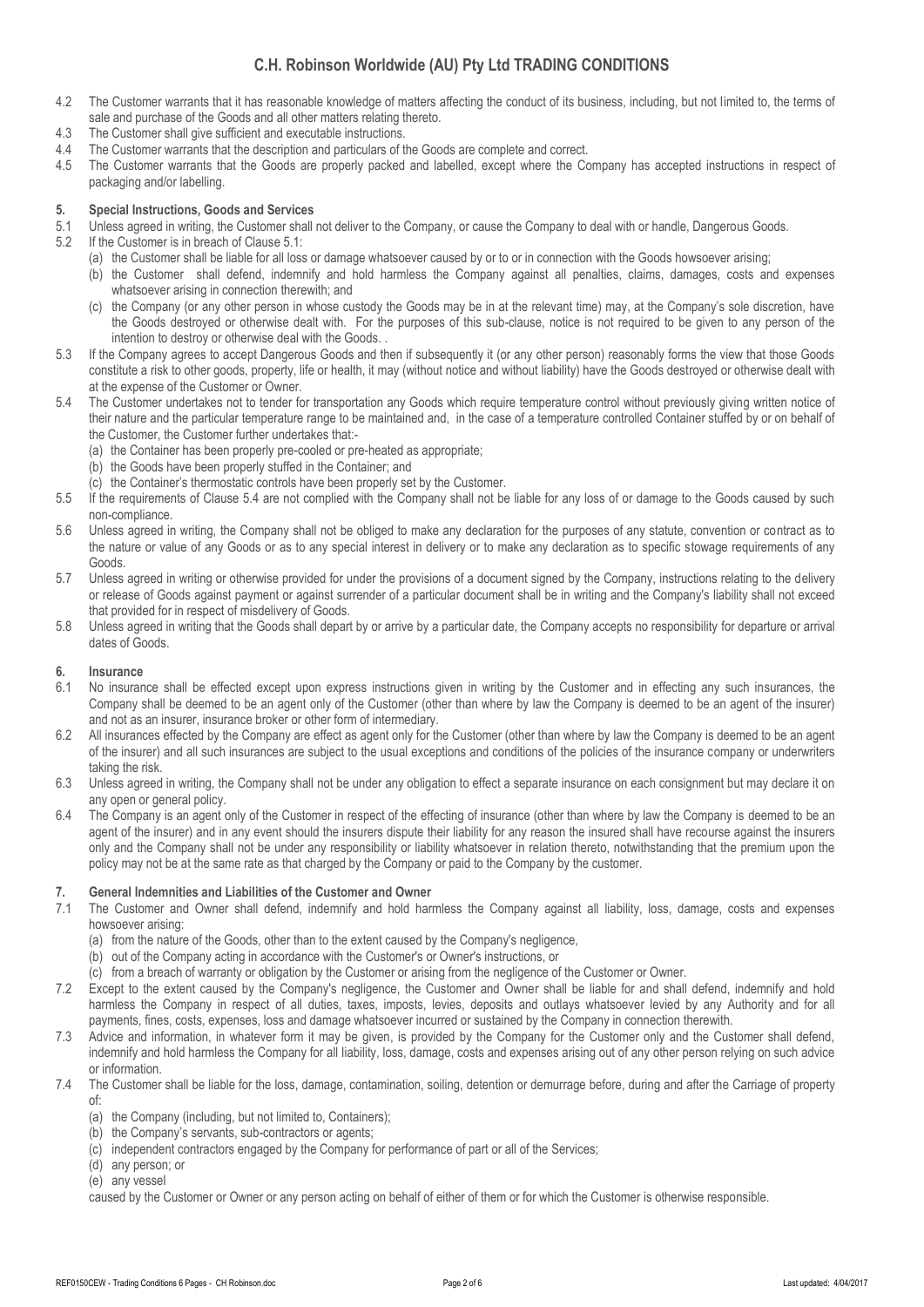7.5 Instructions to collect payment on delivery in cash or otherwise are accepted by the Company upon and on the condition that the Company in the matter of such collection will be liable for the exercise of reasonable diligence and care only. Unless express written instructions are received that the Goods are not to be delivered without payment, the Company accepts no liability if, upon delivery of the goods, payment is not made.

# **8. Subcontractors**

- 8.1 The Customer undertakes that no claim will be made against any servant, sub-contractor or agent of the Company which imposes or attempts to impose upon any of them any liability whatsoever in connection with the Goods. If any such claim should nevertheless be made, the Customer undertakes to indemnify the Company against all consequences thereof.
- 8.2 Without prejudice to Clause 8.1, every servant, sub-contractor or agent of the Company shall have the benefit of all provisions herein as if such provisions were expressly for their benefit. In entering into this contract, the Company, to the extent of those provisions, does so not only on its behalf, but as agent and trustee for such servants, sub-contractors and agents.
- 8.3 The Customer shall defend, indemnify and hold harmless the Company from and against all claims, costs and demands whatsoever and by whomsoever made or preferred, in excess of the liability of the Company under these Conditions.
- 8.4 Without prejudice to the generality of this Clause 8, the indemnity referred to in Clause 8.3, shall cover all claims, costs and demands arising from or in connection with the negligence of the Company, its servants, sub-contractors and agents.
- 8.5 In this Clause, "sub-contractors" includes direct and indirect sub-contractors and their respective employees, servants and agents.

# **9. Charges etc.**

- The Customer shall pay to the Company in cash, or as agreed, all sums immediately when due without deduction or deferment on account of any claim, counterclaim or set-off.
- 9.2 When the Company is instructed to collect freight, duties, charges or other expenses from any person other than the Customer, the Customer: (a) shall remain responsible for these amounts; and
	- (b) shall pay these amounts to the Company on demand where these amounts have become due and have not been paid by such other person.
- 9.3 On all accounts overdue to the Company, the Company shall be entitled to liquidated damages, such liquidated damages to be calculated at 4 per cent above the base interest rate of the Company's bank applicable during the periods that such amounts are overdue.
- 9.4 The Customer shall be liable for and pay to the Company any additional costs or expenses the Company may incur and for any loss or damage occasioned either directly or indirectly to the Company as a result of the Company relying upon the description and particulars provided by the Customer or by reason of any illegal, incorrect or insufficient marking, numbering or addressing of the Goods.

# **10. Liberties and Rights of the Company**

- 10.1 Unless otherwise agreed in writing, the Company shall be entitled to enter into contracts on behalf of itself or the Customer and without notice to the Customer:
	- (a) for the carriage of Goods by any route, means or person,
	- (b) for the carriage of Goods of any description, whether containerised or not, on or under the deck of any vessel,
	- (c) for the storage, packing, transhipment, loading, unloading or handling of Goods by any person at any place whether on shore or afloat and for any length of time,
	- (d) for the carriage or storage of Goods in containers or with other goods of whatever nature,
	- (e) for the performance of its own obligations, and to do such acts as the Company reasonably considers may be necessary or incidental to the performance of the Company's obligations.
- 10.2 The Company shall be entitled (without incurring any additional liability), but shall be under no obligation, to depart from the Customer's instructions in any respect if the Company considers there is good reason to do so in the Customer's interest.
- 10.3 The Company may at any time comply with the orders or recommendations given by any Authority. The responsibility and liability of the Company in respect of the Goods shall cease on the delivery or other disposition of the Goods in accordance with such orders or recommendations.
- 10.4 The Company shall be entitled (but under no obligation) at any time and from time to time to inspect the Goods and for this purpose to open or remove any Containers.
- 10.5 If at any time the Company reasonably considers that the carriage of the Goods should not be undertaken or continued or only continued after effecting any necessary incidental matters or incurring additional expense or risk, the Company shall be entitled to:
	- (a) abandon the carriage of such cargo or to effect such additional incidental matters and incur such additional expense, as may be reasonably necessary in order to enable the carriage to be effected or further effected; and
	- (b) be reimbursed by the Customer for the cost of all such additional incidental matters and all such additional expense incurred.
- 10.6 If the Company (or any person whose services the Company makes use of) considers:
	- (a) the performance of the Company's obligations are likely to be effected by any hindrance, risk, delay, difficulty or disadvantage whatsoever; and (b) the hindrance, risk, delay, difficulty or disadvantage cannot be avoided by reasonable endeavours of the Company or such other person
	- the Company may (upon giving notice in writing to the Customer or Owner) treat the performance of its obligations as terminated and may, at the Customer's expense, place the Goods or any part of them at the Customer's or Owner's disposal at any place which the Company deems safe and convenient.
- 10.7 The notice in writing referred to in Clause 10.6 is not required where it is not reasonably possible to give such notice.
- 10.8 Where the Company exercises its rights and obligations under Clause 10.6, responsibility and liability of the Company in respect of the Goods shall thereupon cease absolutely.
- 10.9 Where the Company (or any person whose services the Company makes use of) is entitled to call upon the Customer or Owner to take delivery of the Goods at a designated time and place and delivery of the Goods, or any part thereof, is not taken by the Customer or Owner at the designated time and place the Company (or such other person) shall be entitled to store the Goods in the open or under cover at the sole risk and expense of the Customer.
- 10.10 Notwithstanding Clauses 10.6 to 10.9, the Company shall be entitled (but under no obligation) without any responsibility or liability to the Customer and Owner, to sell or dispose of
	- (a) all Goods which the Company considers cannot be delivered as instructed, but only upon giving 21 days notice in writing to the Customer, and (b) without notice, Goods which have perished, deteriorated or altered, or are in immediate prospect of doing so in a manner which has caused (or
- may be reasonably expected to cause) loss or damage to any person or property or to contravene applicable regulations. 10.11 Where the Company sells or disposes of Goods pursuant to Clause 10.10 the Customer shall be responsible for any costs and expenses of the
- sale or disposal.
- 10.12 The Company shall be entitled to retain and be paid all brokerages, commissions, allowances and other remunerations customarily retained by or paid to freight forwarders without notice to the Customer.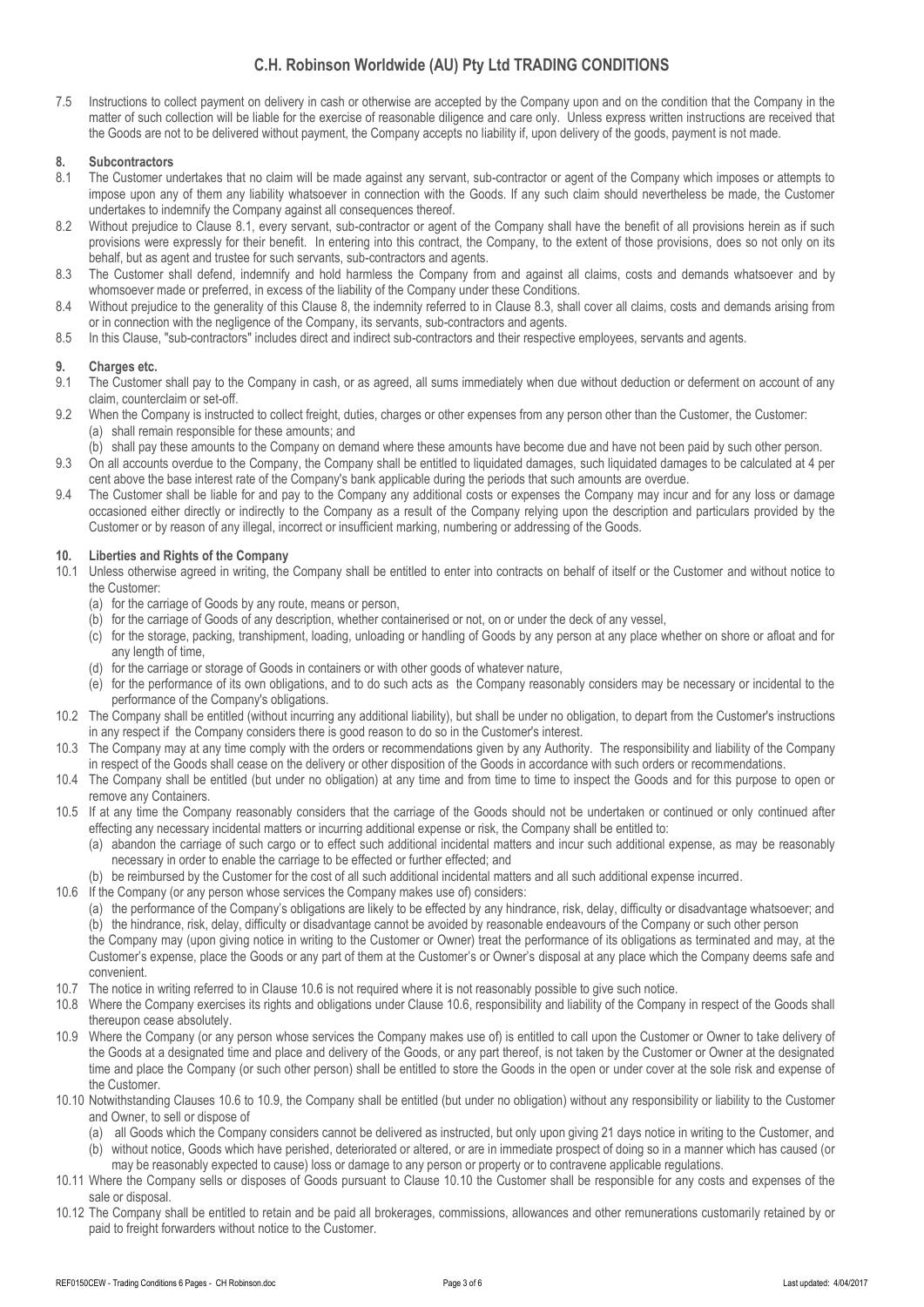10.13.The Company shall have the right to enforce against the Owner and the Customer jointly and severally any liability of the Customer under these Conditions or to recover from them any sums to be paid by the Customer which upon demand have not been paid.

# **11. Lien**

- 11.1 The Company shall have a particular and general lien on all Goods or documents relating to Goods in its possession the property of the Customer or Owner for all sums due at any time from the Customer or Owner (whether those sums are due from the Customer on those Goods or documents or on any other Goods or documents).
- 11.2 Where any sum due to the Company from the Customer or Owner remains overdue, the Company, on giving 14 days notice in writing to the Customer, shall be entitled (without liability to the Customer and Owner) to sell or dispose of such Goods or documents by public auction or by private treaty at the risk and expense of the Customer and Owner and to apply the proceeds of any such sale or disposal in or towards the payment of the sums due.
- 11.3 The preceding power of sale given in Clause 11.2 hereof can be exercised at the one time in respect of all such goods, or on more than one occasion by instalments, as the Company shall see fit. All expenses of sale, including commission, transport, advertising, insurance, storage and legal costs shall be deducted from the gross proceeds, the nett amount of which may then be applied to the amount overdue together with the interest accrued thereon under Clause 9.3. The surplus then remaining, if any, shall be payable to the Customer or if not able conveniently to be so paid, may instead be paid into the Supreme Court of the State in which the sale took place as "unclaimed monies" pending claim thereon by the Customer or anyone acting as successor-in-title thereto.

## **12. Containers**

- 12.1 If a Container has not been packed or stuffed by the Company, the Company shall not be liable for loss of or damage to the contents if caused by:
	- (a) the manner in which the Container has been packed or stuffed,
	- (b) the unsuitability of the contents for carriage in Containers, unless the Company has approved the suitability,
	- (c) the unsuitability or defective condition of the Container, provided that where the Container has been supplied by or on behalf of the Company this paragraph (c) shall only apply if the unsuitability or defective condition arose:
		- (i) without any negligence on the part of the Company; or
		- (ii) would have been apparent upon reasonable inspection by the Customer or Owner or person acting on behalf of either of them.
	- (d) the fact that the Container is not sealed at the commencement of the Carriage, except where the Company has agreed to seal the Container.
- 12.2 The Customer shall defend, indemnify and hold harmless the Company against all liability, loss, damage, costs and expenses arising from one or more of the matters referred to in Clause 12.1, except for Clause 12.1(c)(i).
- 12.3 Where the Company is instructed to provide a Container, in the absence of a written request to the contrary, the Company is not under an obligation to provide a Container of any particular type or quality.

## **13. General Liability**

- 13.1 Except where otherwise provided in these Conditions, the Company shall not be liable for any loss or damage whatsoever arising from: (a) the act or omission of the Customer or Owner or any person acting on their behalf,
	- (b) compliance with the instructions given to the Company by the Customer, Owner or any other person entitled to give them,
	- (c) insufficiency of the packing or labelling of the Goods, except where such service has been provided by the Company,
	- (d) handling, loading, stowage or unloading of the Goods by the Customer or Owner or any person acting on their behalf,
	- (e) inherent vice of the Goods,
	- (f) riots, civil commotions, strikes, lockouts, stoppage or restraint of labour from whatsoever cause,
	- (g) fire, flood, storm, explosion or theft or
	- (h) any cause which the Company could not avoid and the consequences whereof it could not prevent by the exercise of reasonable diligence.
- 13.2 Subject to Clause 5.8, the Company shall not be liable for loss or damage howsoever caused (whether or not indirect or consequential) to property other than the Goods themselves and shall not be liable for any pure economic loss or loss of profit, delay or deviation howsoever arising.

### **14. Amount of Compensation**

- 14.1 Except in so far as otherwise provided by these Conditions, the liability of the Company, howsoever arising, shall not exceed the following:
	- (a) in respect of all claims other than those subject to the provisions of Clause 14.4 whichever is the lesser of:
		- (i) the value of, or
		- (ii) the equivalent of US\$2.00 per gross kilogram in the currency of the loss or damage, (the exchange rate to apply being the rate as at the date of the delivery of the Goods) of the Goods lost, damaged, misdirected, misdelivered or in respect of which a claim arises.
	- (b) in respect of claims for delay where not excluded by the provisions of these Conditions, the amount of the Company's charges in respect of the Goods delayed.
- 14.2 The limitation of liability referred to in Clause 14.1 shall apply notwithstanding that the cause of the loss or damage is unexplained.
- 14.3 If agreed in writing prior to receipt of the Goods, the Company may accept liability in excess of the limits set out in these Conditions upon the Customer agreeing to pay the Company's additional charges for accepting such increased liability. Details of the Company's additional charges will be provided upon request.
- 14.4 Compensation shall be calculated by reference to the invoice value of the Goods plus freight and insurance if paid.
- 14.5 If there is no invoice value for the Goods, the compensation shall be calculated by reference to the value of such Goods at the place and time when they were delivered to the Customer or Owner or should have been so delivered. The value of the Goods shall be fixed according to the current market price, or, if there be no commodity exchange price or current market price, by reference to the normal value of goods of the same kind and quality.
- 14.6 Unless agreed in writing prior to receipt, the Company will not accept or deal with bullion, coin, precious stone, jewellery, antiques, works of art or other valuable Goods. Should any Customer nevertheless deliver any such Goods to the Company or cause the Company to handle or deal with any such Goods other than in accordance with prior written agreement, the Company shall be under no liability whatsoever for or in connection with such Goods howsoever arising.

# **15. Notice of Loss, Timebar**

- 15.1 The Company shall be discharged of all liability unless:
	- (a) notice of any claim is received by the Company or its agent in writing within 14 days after the date specified in Clause 15.2, or within a reasonable time after that date if the Customer proves that it was impossible to so notify, and
	- (b) suit is brought in the proper forum and written notice thereof received by the Company within 9 months after the date specified in Clause 15.2.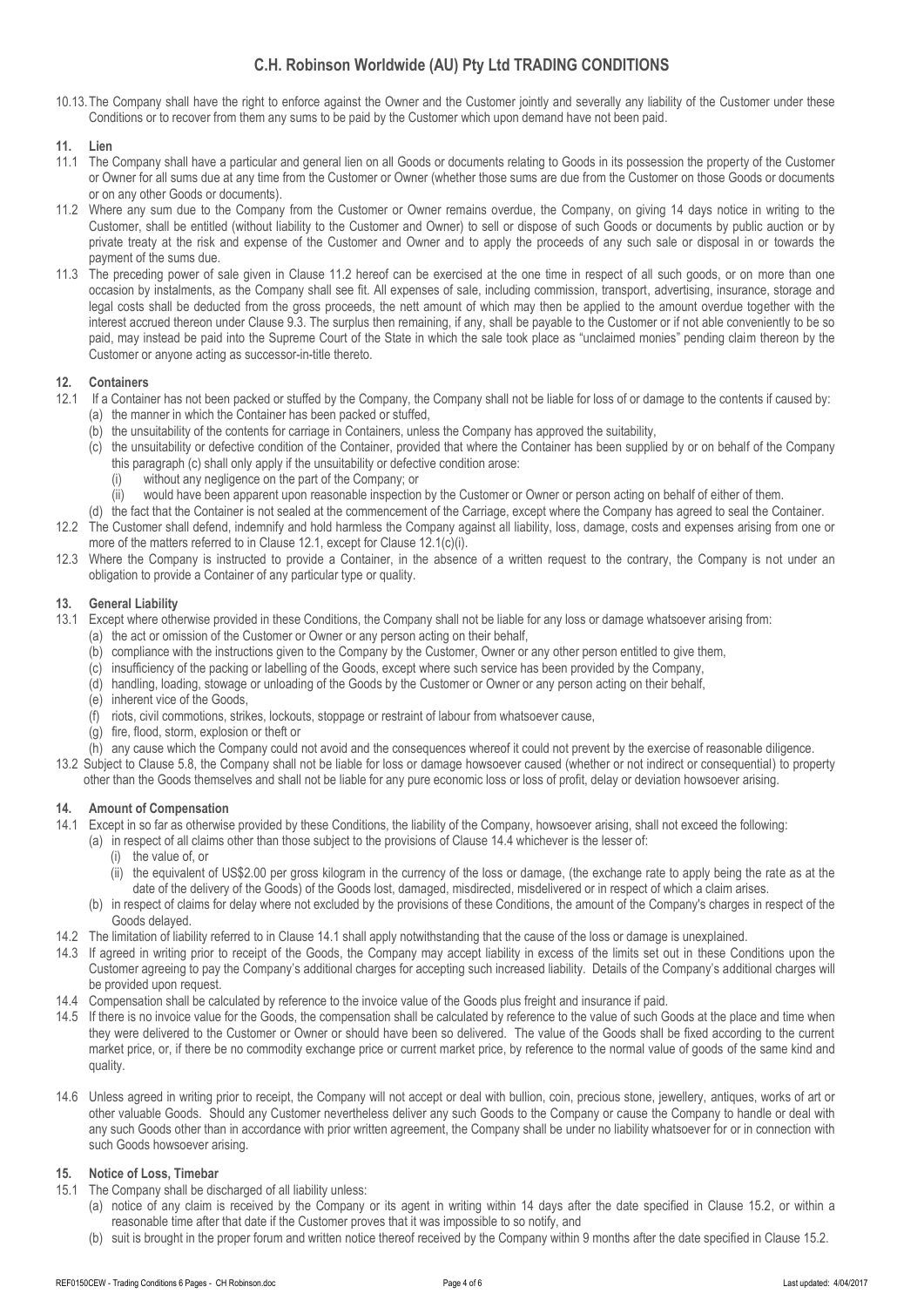- 15.2 For the purposes of Clause 15.1, the applicable dates are:
	- (a) in the case of loss or damage to Goods, the date of delivery of the Goods,
	- (b) in the case of delay or non-delivery of the Goods, the date that the Goods should have been delivered,
	- (c) in any other case, the event giving rise to the claim.

#### **16. General Average**

16.1 The Customer shall defend, indemnify and hold harmless the Company in respect of any claims of a General Average nature, including any claims or demands for General Average security which may be made on the Company, and the Customer shall forthwith provide such security as may be required by the Company in this connection.

### **17. Miscellaneous**

#### 17.1 **Notice**

Any notice served by post shall be deemed to have been given on the next working day following the day on which it was posted to the address last known to the Company to be the address of the recipient of the notice.

# 17.2 **Defences and Limits of Liability**

The defences and limits of liability provided in these Conditions shall apply in any action against the Company whether founded in contract or in tort or howsoever otherwise founded.

#### 17.3 **Legislation**

If any legislation is compulsorily applicable to any business undertaken, these Conditions shall, as regards such business, be read as subject to such legislation and nothing in these Conditions shall be construed as a surrender by the Company of any of its rights or immunities or as an increase of any of its responsibilities or liabilities under such legislation and if any part of these Conditions is held to be repugnant to such legislation to any extent such part shall as regards such business be over-ridden to that extent and no further.

17.4 **Headings**

Headings of clauses or groups of clauses in these Conditions are for indicative purposes only.

#### **18. Governing Law and Jurisdiction**

- 18.1 These Conditions and any claim or dispute arising out of or in connection with the services of the Company shall be subject to the law of the State or Territory of Australia in which the Company has its principal place of business and any such claim or dispute shall be determined by the Courts of that State or Territory and no other Court.
- 18.2 Notwithstanding anything herein contained, the Company shall continue to be subject to any implied warranty provided by the Trade Practices Act 1974 (as amended) of the Commonwealth of Australia or any other Commonwealth or State legislation, if and to the extent that the said Act is applicable to the contract evidenced by these Conditions and prevents the exclusion, restriction or modification of such warranty.
- 18.3 Notwithstanding Clause 18.1, where any claim or dispute arising out of or in connection with the services of the Company arises in New Zealand, such claim or dispute shall be determined at the Company's option in accordance with New Zealand law and by New Zealand Courts of competent jurisdiction.
- 18.4 If any claim or dispute is to be determined in accordance with New Zealand law, Clause 18.2 shall be deemed to be varied so as to apply on like terms any compulsorily applicable provisions of the Fair Trading Act 1986 (as amended) of New Zealand in place of the legislation referred to in Clause 18.2.
- 18.5 When New Zealand law has application to these Conditions, all Services provided by the Company as a carrier (within the meaning of the Carriage of Goods Act 1979 (as amended)) of New Zealand are provided at limited carrier's risk in accordance with these Conditions and (other than when Clause 14.5 applies) the provisions of that Act shall prevail over any inconsistency in these Conditions to the extent of such inconsistency but no further.

# **PART II: Company As Agent**

### **19. Special Liability and Indemnity Conditions**

- 19.1 To the extent that the Company acts as an agent, the Company does not make or purport to make any contract with the Customer for the carriage, storage or handling of the Goods nor for any other physical service in relation to them and acts solely on behalf of the Customer in securing such services by establishing contracts with third parties so that direct contractual relationships are established between the Customer and such third parties.
- 19.2 The Company shall not be liable for the acts and omissions of third parties referred to in Clause 19.1.
- 19.3 The Company, when acting as an agent, has the authority of the Customer to enter into contracts on the Customer's behalf and to do acts which bind the Customer in all respects notwithstanding any departure from the Customer's instructions.
- 19.4 Except to the extent caused by the Company's negligence, the Customer shall defend, indemnify and hold harmless the Company in respect of all liability, loss, damage, costs or expenses arising out of any contracts made in the procurement of the Customer's requirements in accordance with Clause 19.1.

### **20. Choice of Rates**

20.1 Where there is a choice of rates according to the extent or degree of liability assumed by persons carrying, storing, or handling the Goods, no declaration of value (where available) will be made by the Company unless previously agreed in writing between the Customer and the Company.

# **PART III: Company as Principal**

#### **21 Special Liability Conditions**

- 21.1 Where the Company contracts as principal for the performance of the Customer's instructions, the Company undertakes to perform, or in its own name to procure, the performance of the Customer's instructions and, subject to the provisions of these Conditions, shall be liable for the loss of or damage to the Goods occurring from the time that the Goods are taken into its charge until the time of delivery.
- 21.2 Where:
	- (a) the Company contracts as a principal and sub-contracts the performance of the Company's services; and
	- (b) it can be proved that the loss of or damage to or in respect of the Goods arose or was caused whilst the Goods were in the care or custody of the sub-contractor;